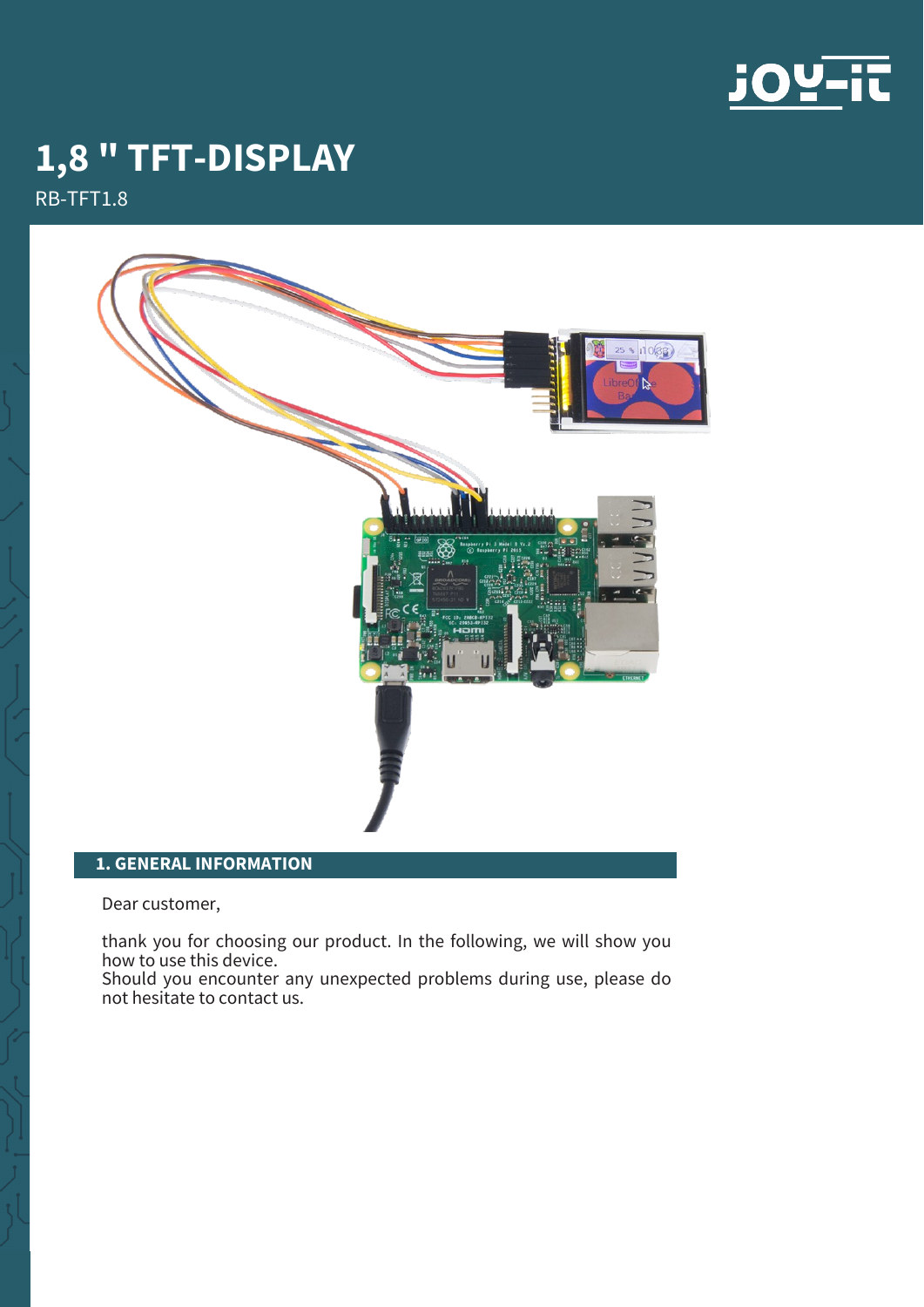# 2.1 Connection

| H<br>K                                                                          |                          |                            |
|---------------------------------------------------------------------------------|--------------------------|----------------------------|
|                                                                                 | <b>TFT</b>               | <b>Raspberry Pi</b>        |
| <b>State of A</b>                                                               | <b>VCC</b>               | 3,3V                       |
| MOSI<br>SCLK<br>NISO<br>RES<br>$\overline{\mathbf{c}}$<br>$\overline{c}$<br>ycc | <b>GND</b>               | <b>GND</b>                 |
|                                                                                 | <b>SCL</b>               | <b>GPIO 11</b><br>(SCLK)   |
|                                                                                 | <b>SDA</b>               | <b>GPIO 10</b><br>(MOSI)   |
|                                                                                 | RS/DC                    | <b>GPIO 25</b>             |
|                                                                                 | <b>RES</b>               | <b>GPIO 24</b>             |
|                                                                                 | $\mathsf{CS}\phantom{0}$ | GPIO <sub>8</sub><br>(CE0) |

On the back of the display is an SD card slot, which can be accessed with the other pins.

# 2.2 Installation

We use with the Raspberry Pi the library **Adafruit CircuitPython [\\_RGB\\_Display](https://github.com/adafruit/Adafruit_CircuitPython_RGB_Display)** from **[Adafruit](https://github.com/adafruit)**, which was published under the *[MIT](https://github.com/adafruit/Adafruit_CircuitPython_RGB_Display/blob/main/LICENSE)-[License](https://github.com/adafruit/Adafruit_CircuitPython_RGB_Display/blob/main/LICENSE)*.

First, install **pip** so that you can perform all installations without any problems. To do this, run the following command in your console.

sudo apt-get install python3-pip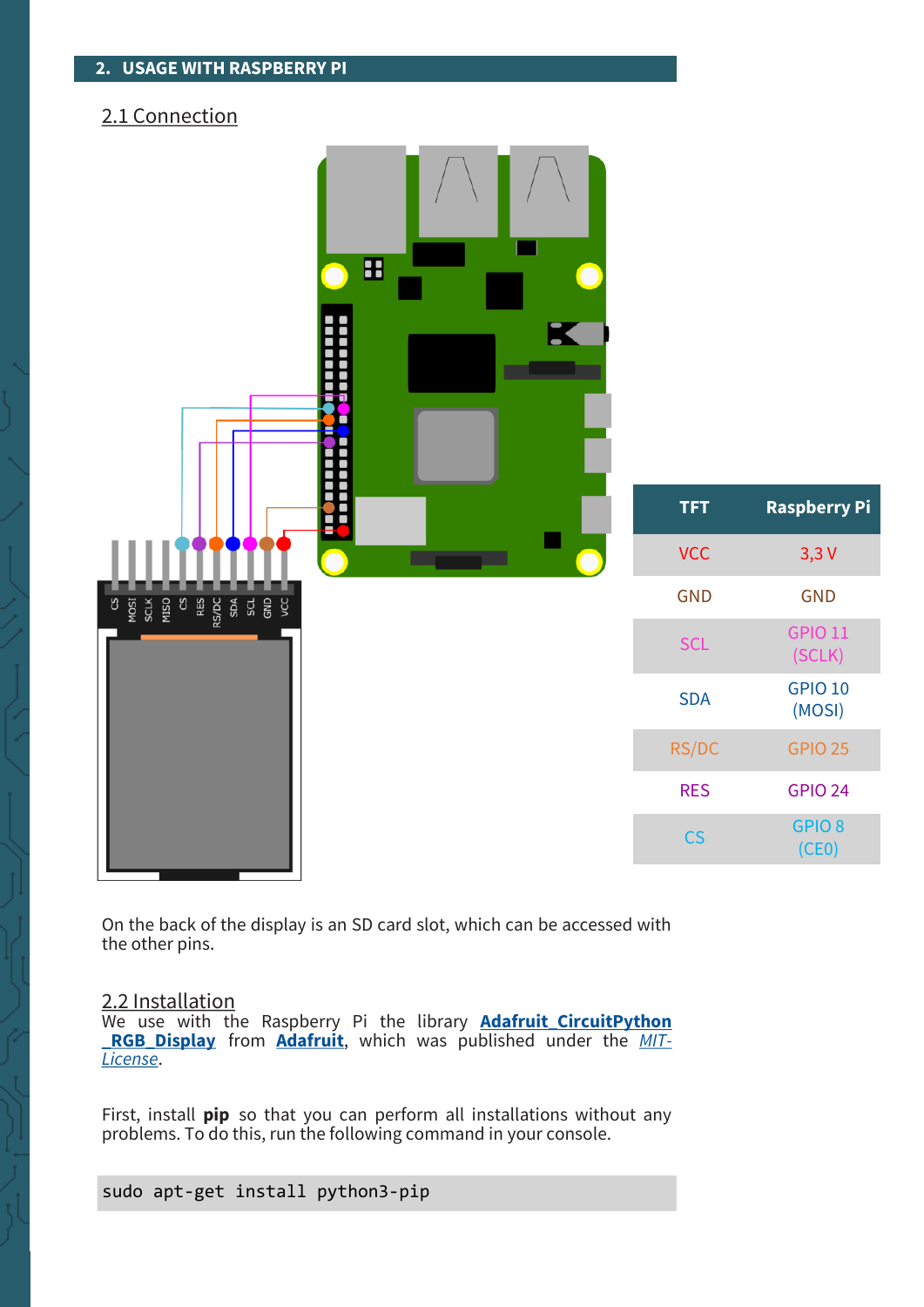Now enable SPI on your Raspberry Pi. To do this, execute the following command.

sudo raspi-config



Now go to *1 Interface Options* → *P4 SPI*.

| P1 Camera<br>P <sub>2</sub> SSH<br>P3 VNC<br>P4 SPI<br><b>P5 I2C</b> | Raspberry Pi Software Configuration Tool (raspi-config)<br>Enable/disable connection to the Raspberry Pi Camera<br>Enable/disable remote command line access using SSH<br>Enable/disable graphical remote access using RealVNC<br>Enable/disable automatic loading of SPI kernel module<br>Enable/disable automatic loading of I2C kernel module<br>P6 Serial Port Enable/disable shell messages on the serial connection<br>P7 1-Wire    Enable/disable one-wire interface<br>P8 Remote GPIO Enable/disable remote access to GPIO pins |             |
|----------------------------------------------------------------------|-----------------------------------------------------------------------------------------------------------------------------------------------------------------------------------------------------------------------------------------------------------------------------------------------------------------------------------------------------------------------------------------------------------------------------------------------------------------------------------------------------------------------------------------|-------------|
|                                                                      | <select></select>                                                                                                                                                                                                                                                                                                                                                                                                                                                                                                                       | $<$ Bac $k$ |

Answer the question *Would you like the SPI interface to be enabled?* with *<Yes>* to activate SPI.



Now install the library using the following commands.

sudo pip3 install adafruit-circuitpython-rgb-display

sudo apt-get install fonts-dejavu

sudo apt-get install python3-pil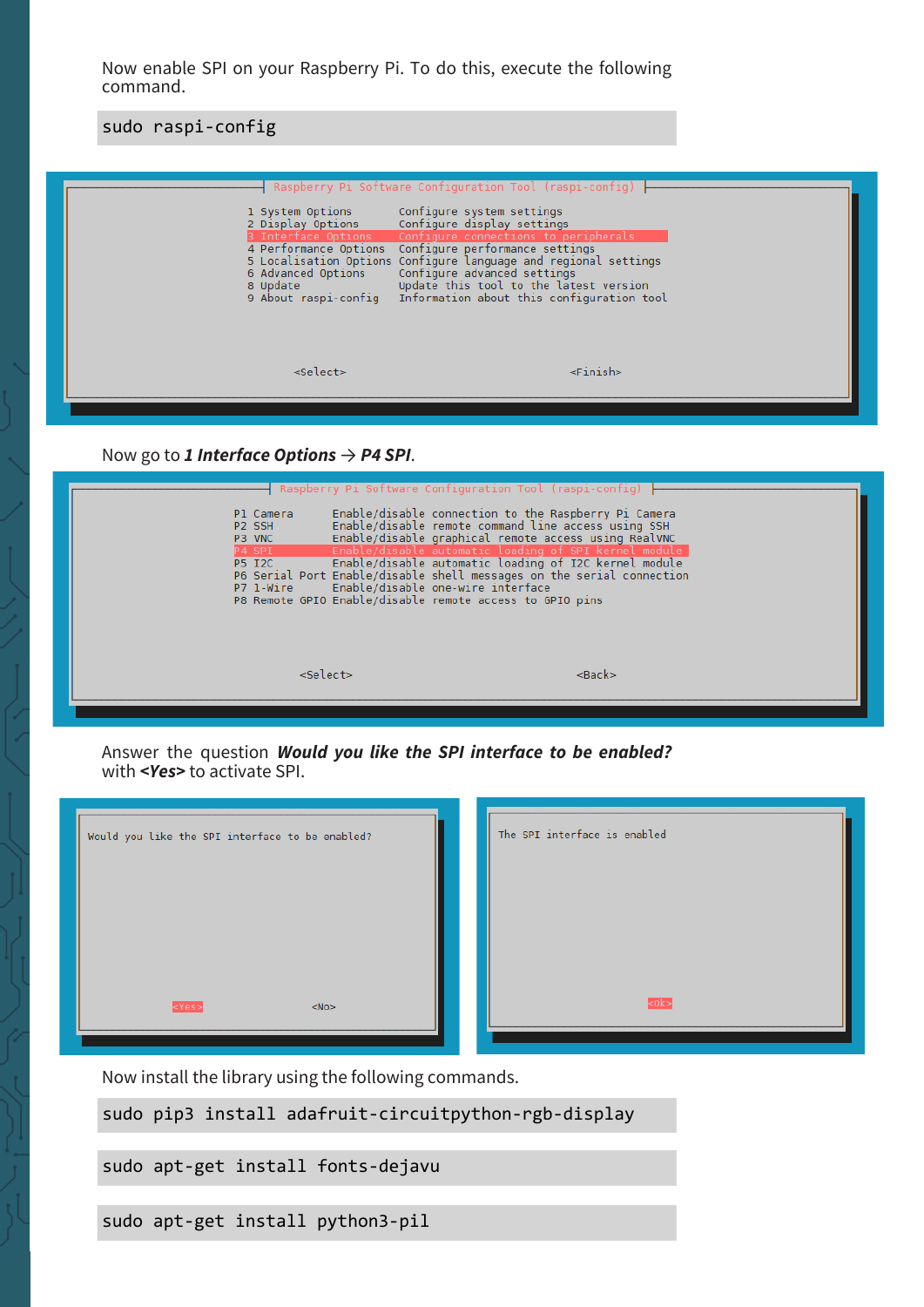#### wget https://www.joy-it.net/files/files/Produkte/RB-TFT1.8/RB-TFT1.8\_Codeexample\_RaspberryPi.zip

You unpack them with the following command. Make sure that you are in the correct file path.

unzip RB-TFT1.8 Codeexample RaspberryPi.zip

You can now use the following commands to execute this code.

cd RB-TFT1.8 Codeexample RaspberryPi

python3 RB-TFT1.8.py

Your display should now show you an image.

If your displayed image is shifted in the display (a pixel line can be seen), you can adjust the software in **line 41** by means of the x\_offset and y\_offset, so that the image is correctly displayed to you.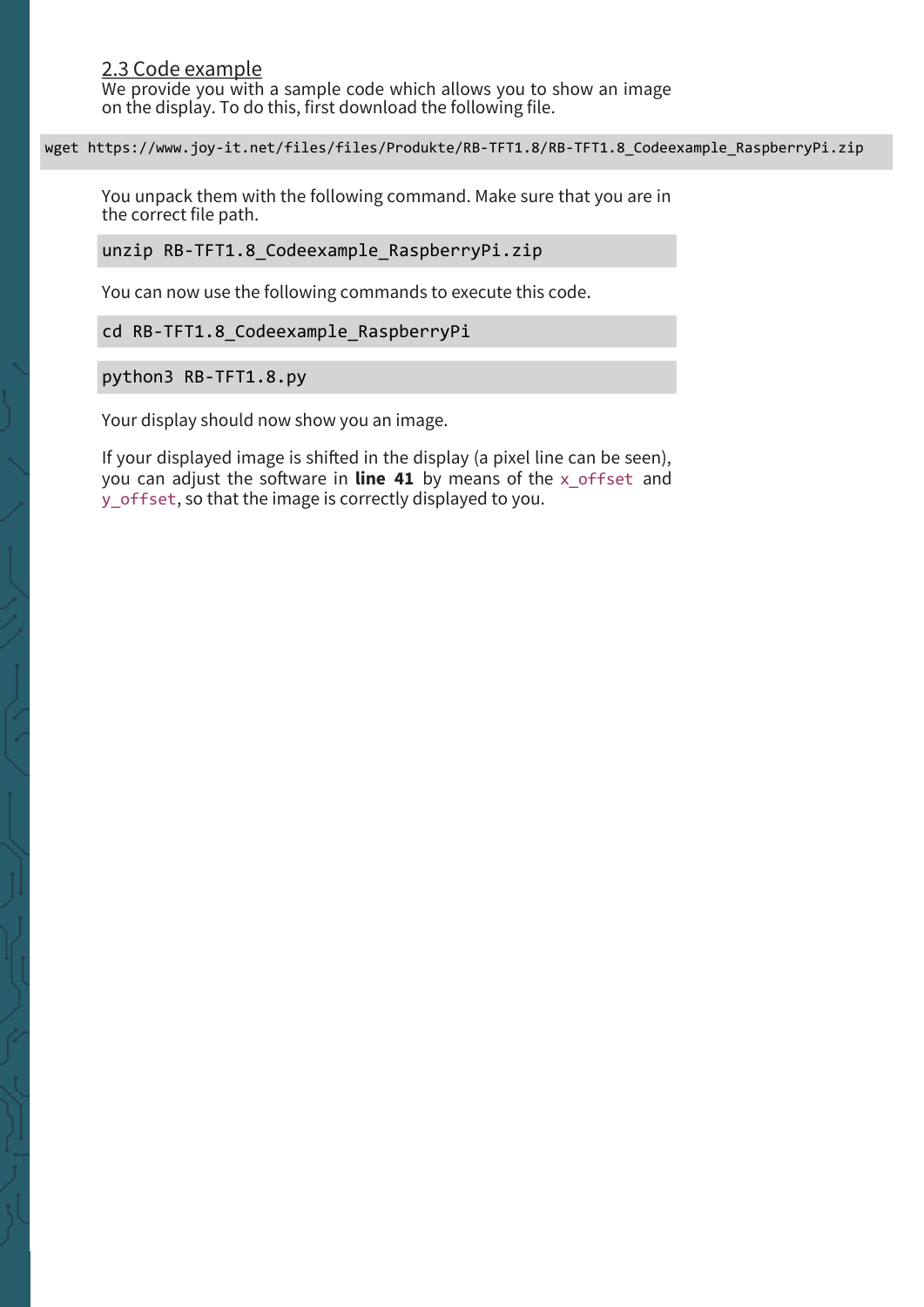### **3. USAGE WITH ARDUINO**

The screen has a logic level of 3.3 V, which means that a voltage converter is required for the use with the Arduino. Using it without a voltage converter can cause damage to the TFT. In our example codes we use two COM-KY051VT.

### 3.1 Connection

# 3.1.1 Usage without SD card slot

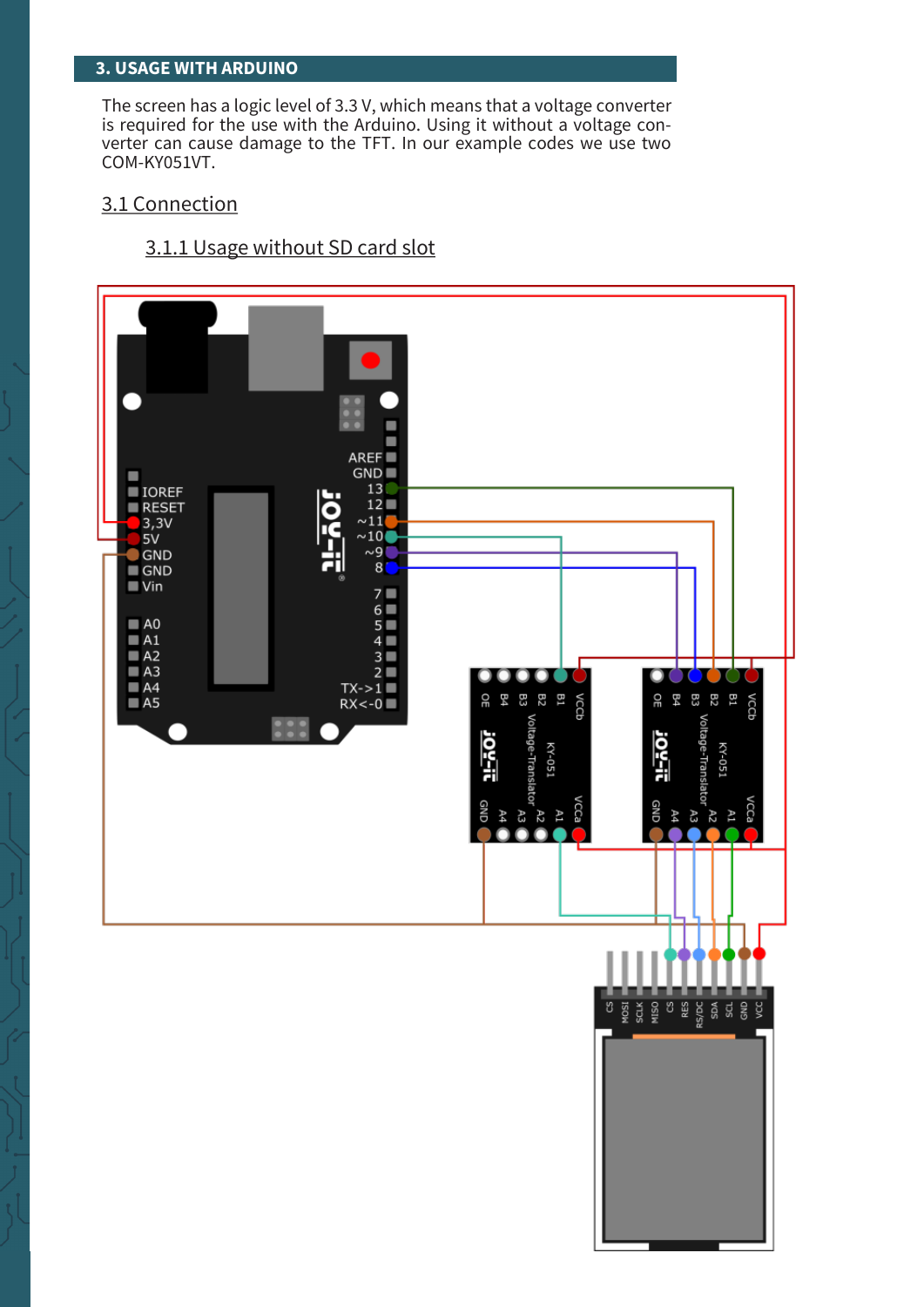| <b>Arduino</b>   | COM-KY051VT<br>$\mathbf{1}$ | COM-KY051VT<br>$\overline{2}$ | <b>TFT</b>           |
|------------------|-----------------------------|-------------------------------|----------------------|
| 3,3V             | <b>VCCa</b>                 | <b>VCCa</b>                   | <b>VCC</b>           |
| 5V               | <b>VCCb</b>                 | <b>VCCb</b>                   | $\frac{1}{\sqrt{2}}$ |
| <b>GND</b>       | <b>GND</b>                  | <b>GND</b>                    | <b>GND</b>           |
| <b>Pin 13</b>    | <b>B1</b>                   | $\equiv$                      | $\equiv$             |
|                  | A1                          |                               | <b>SCL</b>           |
| <b>Pin 11</b>    | <b>B2</b>                   | ÷                             | ÷                    |
|                  | A2                          |                               | <b>SDA</b>           |
| Pin <sub>8</sub> | <b>B3</b>                   | ÷                             | $\frac{1}{2}$        |
| $\sim$           | A3                          |                               | RS/DC                |
| Pin 9            | <b>B4</b>                   | ÷                             | ÷                    |
| Η                | A4                          | ÷                             | <b>RES</b>           |
| <b>Pin 10</b>    | $\equiv$                    | <b>B1</b>                     | ÷,                   |
|                  |                             | A1                            | CS                   |
|                  |                             |                               | <b>MISO</b>          |
|                  |                             |                               | <b>SCLK</b>          |
|                  |                             |                               | <b>MOSI</b>          |
|                  |                             |                               | CS                   |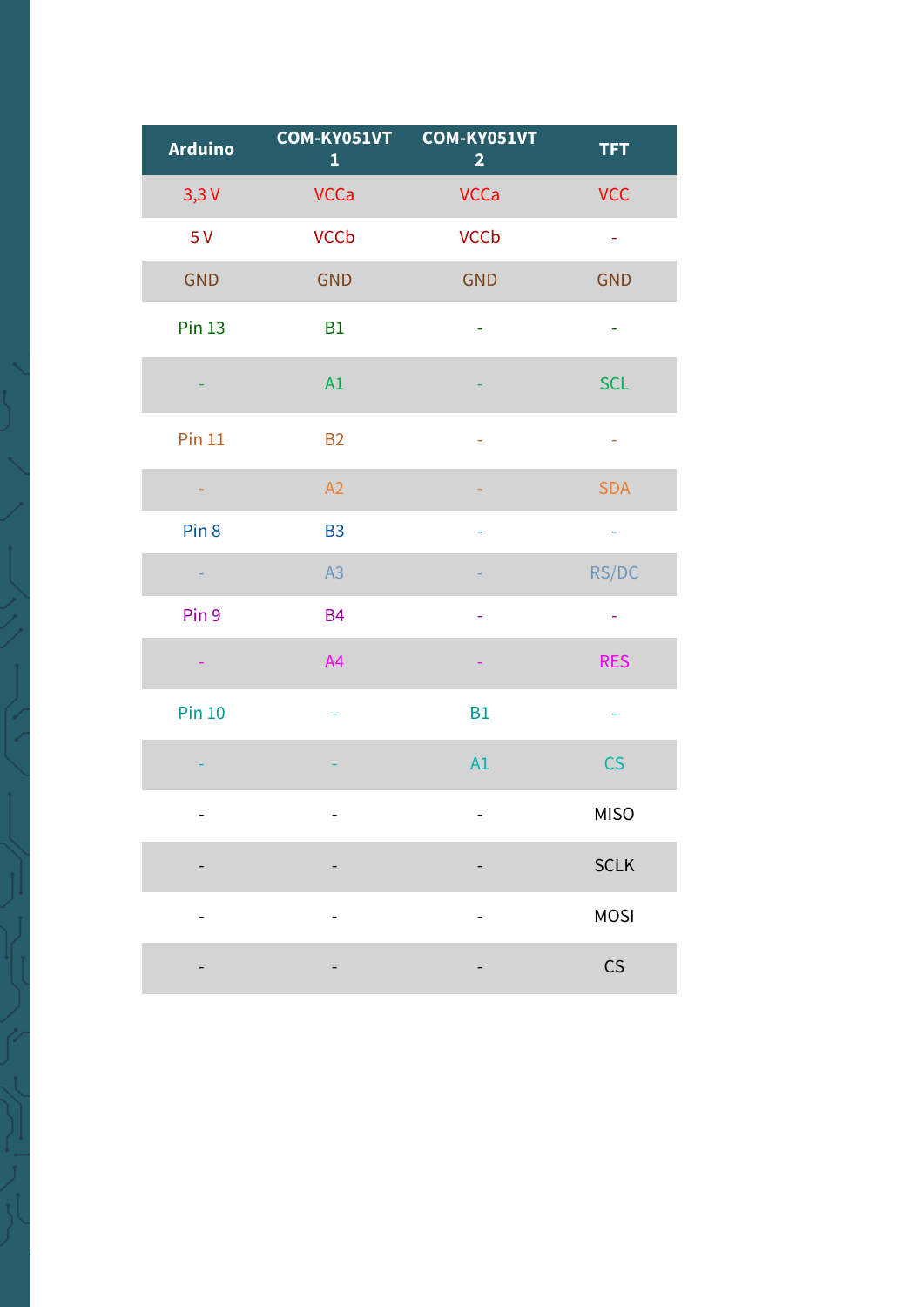# 3.1.2 Usage with SD card slot

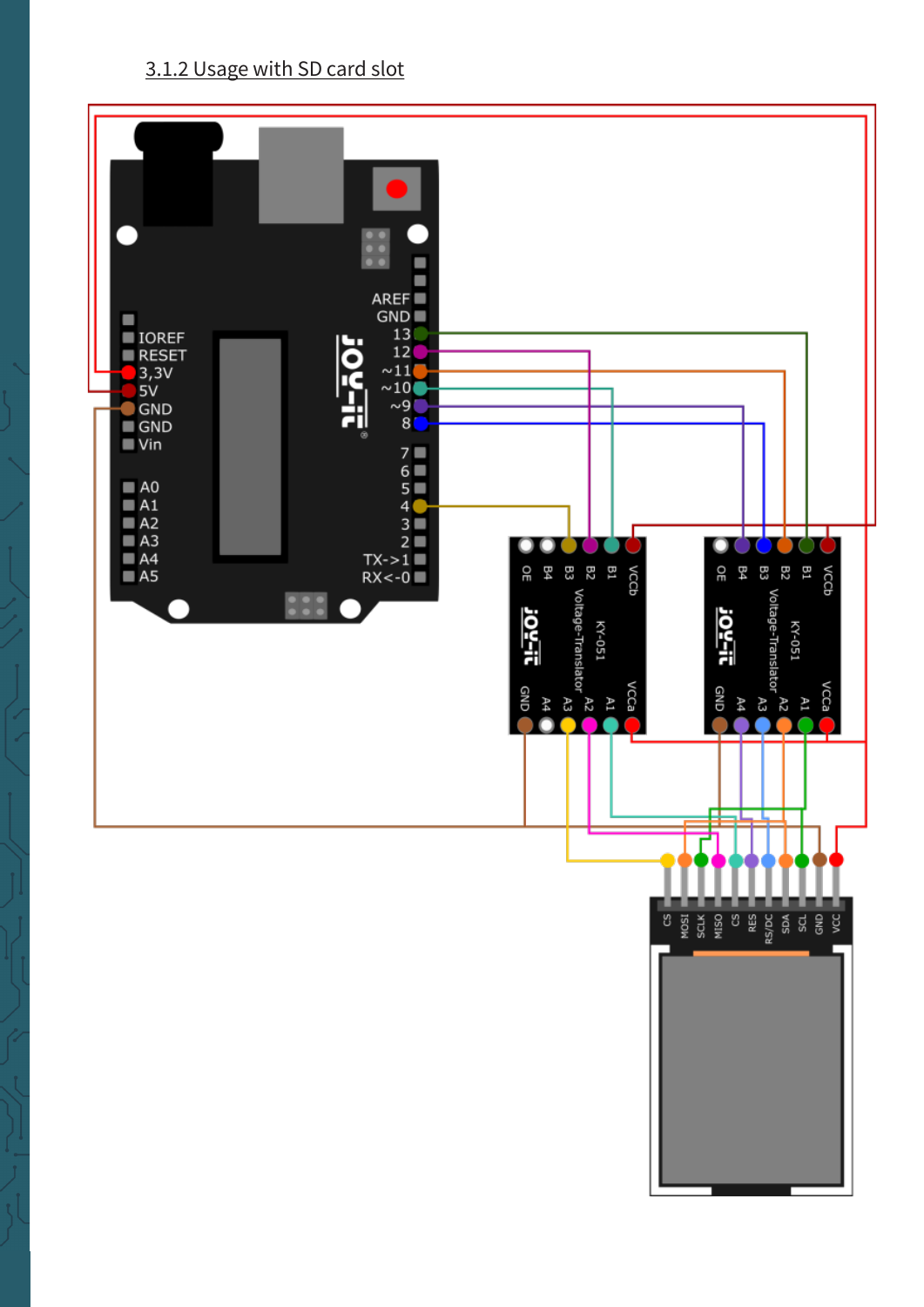| <b>VCC</b><br><b>VCCa</b><br><b>VCCa</b><br>3,3V<br><b>VCCb</b><br><b>VCCb</b><br>5V<br>$\frac{1}{\sqrt{2}}$<br><b>GND</b><br><b>GND</b><br><b>GND</b><br><b>GND</b><br><b>Pin 13</b><br><b>B1</b><br>$\blacksquare$<br>÷,<br><b>SCL</b><br>A1<br>Pin 11<br><b>B2</b><br>÷,<br>ä,<br>A2<br><b>SDA</b><br>Pin <sub>8</sub><br><b>B3</b><br>$\equiv$<br>÷,<br>RS/DC<br>A3<br>Pin 9<br><b>B4</b><br>÷<br><b>RES</b><br>A4<br>÷,<br>÷<br><b>Pin 10</b><br><b>B1</b><br>÷<br>A1<br>CS<br><b>B2</b><br><b>Pin 12</b><br><b>MISO</b><br>A2<br><b>SCLK</b><br>A1<br>÷<br>÷<br><b>MOSI</b><br>A2<br>÷<br>Pin 4<br>B <sub>3</sub><br>÷,<br>÷<br>A3<br>CS | <b>Arduino</b> | COM-KY051VT<br>$\mathbf{1}$ | COM-KY051VT<br>$\overline{2}$ | TFT. |
|------------------------------------------------------------------------------------------------------------------------------------------------------------------------------------------------------------------------------------------------------------------------------------------------------------------------------------------------------------------------------------------------------------------------------------------------------------------------------------------------------------------------------------------------------------------------------------------------------------------------------------------------|----------------|-----------------------------|-------------------------------|------|
|                                                                                                                                                                                                                                                                                                                                                                                                                                                                                                                                                                                                                                                |                |                             |                               |      |
|                                                                                                                                                                                                                                                                                                                                                                                                                                                                                                                                                                                                                                                |                |                             |                               |      |
|                                                                                                                                                                                                                                                                                                                                                                                                                                                                                                                                                                                                                                                |                |                             |                               |      |
|                                                                                                                                                                                                                                                                                                                                                                                                                                                                                                                                                                                                                                                |                |                             |                               |      |
|                                                                                                                                                                                                                                                                                                                                                                                                                                                                                                                                                                                                                                                |                |                             |                               |      |
|                                                                                                                                                                                                                                                                                                                                                                                                                                                                                                                                                                                                                                                |                |                             |                               |      |
|                                                                                                                                                                                                                                                                                                                                                                                                                                                                                                                                                                                                                                                |                |                             |                               |      |
|                                                                                                                                                                                                                                                                                                                                                                                                                                                                                                                                                                                                                                                |                |                             |                               |      |
|                                                                                                                                                                                                                                                                                                                                                                                                                                                                                                                                                                                                                                                |                |                             |                               |      |
|                                                                                                                                                                                                                                                                                                                                                                                                                                                                                                                                                                                                                                                |                |                             |                               |      |
|                                                                                                                                                                                                                                                                                                                                                                                                                                                                                                                                                                                                                                                |                |                             |                               |      |
|                                                                                                                                                                                                                                                                                                                                                                                                                                                                                                                                                                                                                                                |                |                             |                               |      |
|                                                                                                                                                                                                                                                                                                                                                                                                                                                                                                                                                                                                                                                |                |                             |                               |      |
|                                                                                                                                                                                                                                                                                                                                                                                                                                                                                                                                                                                                                                                |                |                             |                               |      |
|                                                                                                                                                                                                                                                                                                                                                                                                                                                                                                                                                                                                                                                |                |                             |                               |      |
|                                                                                                                                                                                                                                                                                                                                                                                                                                                                                                                                                                                                                                                |                |                             |                               |      |
|                                                                                                                                                                                                                                                                                                                                                                                                                                                                                                                                                                                                                                                |                |                             |                               |      |
|                                                                                                                                                                                                                                                                                                                                                                                                                                                                                                                                                                                                                                                |                |                             |                               |      |
|                                                                                                                                                                                                                                                                                                                                                                                                                                                                                                                                                                                                                                                |                |                             |                               |      |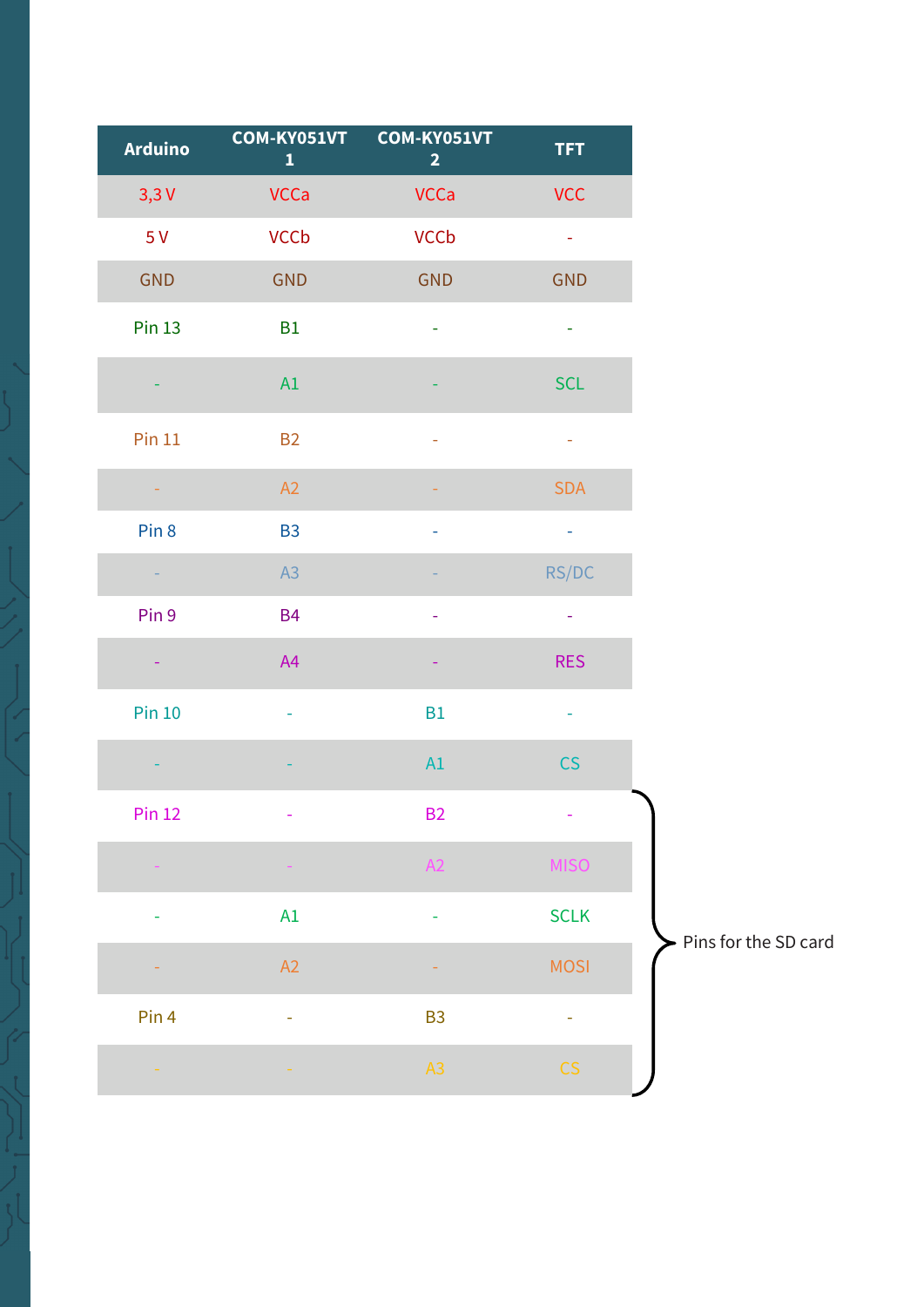# 3.2 Code example

## 3.2.1 Code example without SD card

For the code example we use the library **[Adafruit](https://github.com/adafruit/Adafruit-ST7735-Library)-ST7735-Library** from **[Adafruit](https://github.com/adafruit/)**, which is published under the *MIT-[Lizenz](https://github.com/adafruit/Adafruit-ST7735-Library/blob/master/README.txt)*. You can find and install it in your Arduino IDE under *Sketch* → *Include Library* → *Manage Libraries*.

Now ,select a sample code from *File* → *Examples* → *Adafruit ST7735 and ST7789 Library*. In our case *graphictest*.

There, comment **line 89** with // and uncomment *line 90* by removing // at the beginning of the line.

However, before you press the **Upload** button, make sure that you have set the **Board** and **Port** correctly under *Tools*.

## 3.2.2 Code example with SD card

For this code example, an SD card is used, which can be inserted on the back of the display.



For the code example we use the library **Adafruit ImageReader** from **[Adafruit](https://github.com/adafruit/)**, which is published under the *BSD-[Lizenz](https://opensource.org/licenses/BSD-3-Clause)*. You can find and install it in your Arduino IDE under *Sketch* → *Include* 

*Library* → *Manage Libraries*. Make sure that you also install all dependencies.

Now download an image **[here](https://www.joy-it.net/files/files/Produkte/RB-TFT1.8/joyit-fox.bmp)** , which you have to save on the SD card for the display. Now insert the SD card into the SD card slot. Now download our provided sketch **[here](https://www.joy-it.net/files/files/Produkte/RB-TFT1.8/RB-TFT1.8_Codeexample_ArduinoSD.zip)**.

However, before you press the **Upload** button, make sure that you have set the **Board** and **Port** correctly under *Tools*.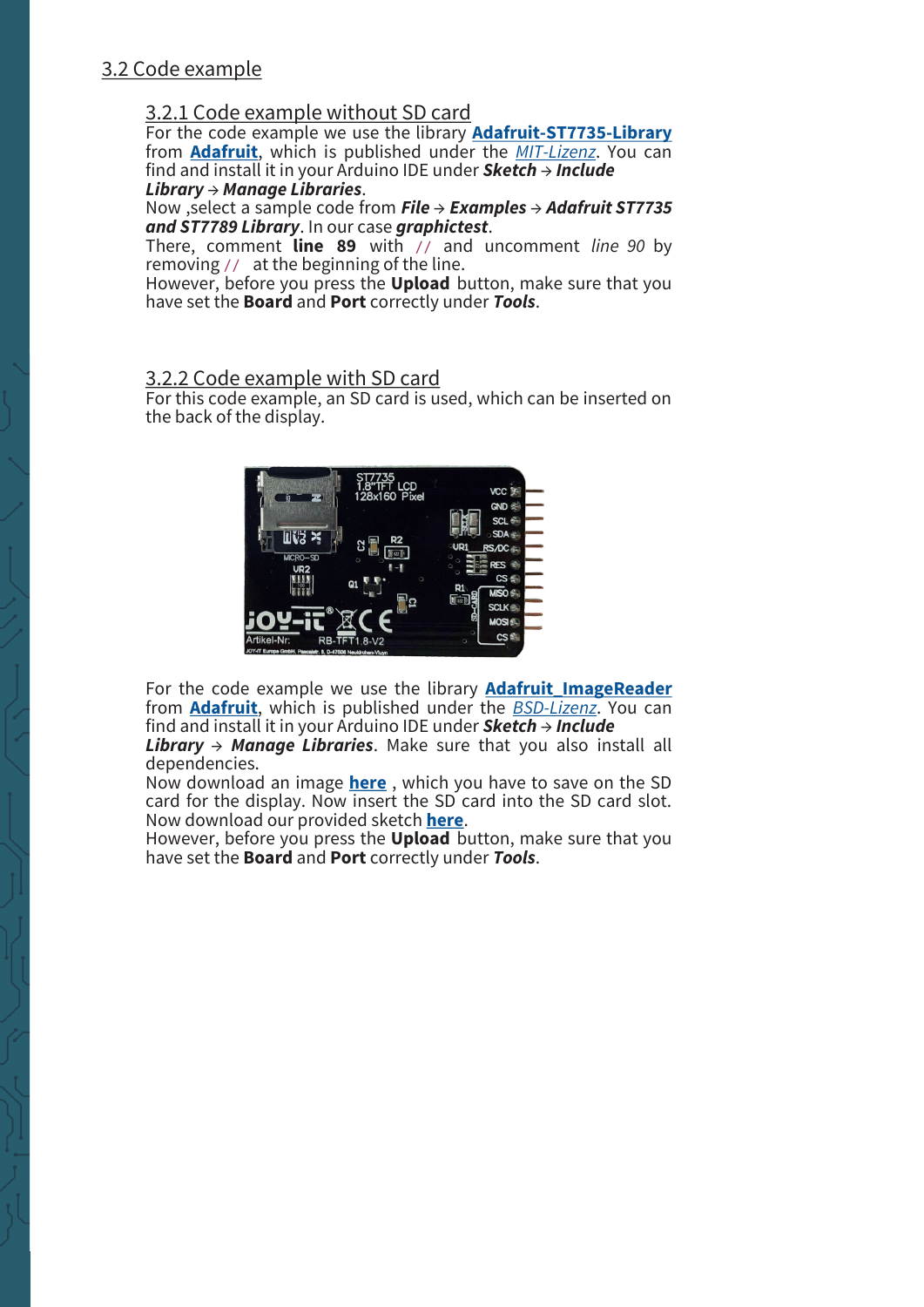# 4.1 Connection

| <b>TFT</b>               | micro:bit       |  |
|--------------------------|-----------------|--|
| <b>VCC</b>               | 3V              |  |
| <b>GND</b>               | <b>GND</b>      |  |
| <b>SCL</b>               | P13             |  |
| <b>SDA</b>               | P <sub>15</sub> |  |
| RS/DC                    | P1              |  |
| <b>RES</b>               | 3V              |  |
| $\overline{\mathsf{CS}}$ | P <sub>16</sub> |  |

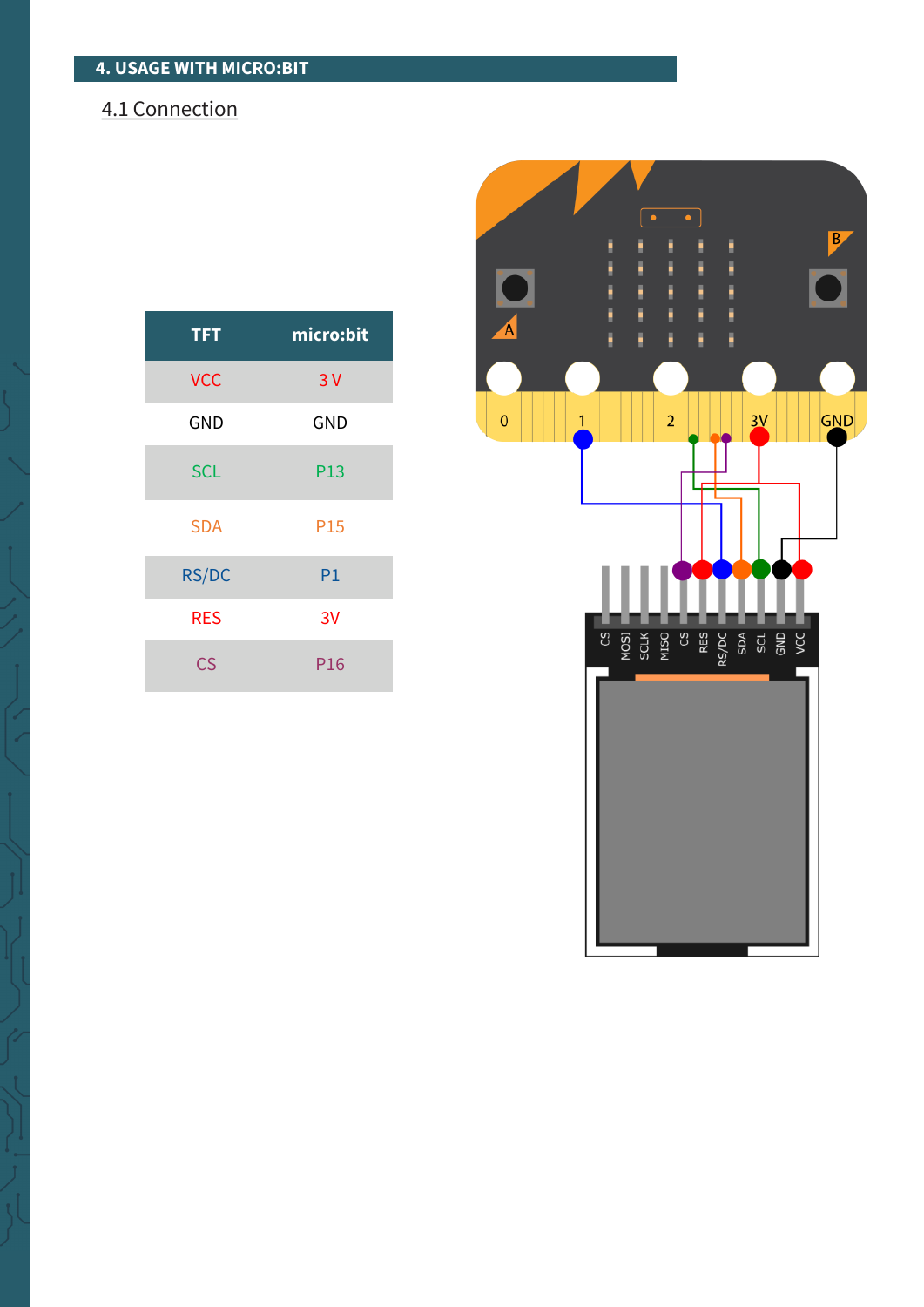## 4.2 Code example

For the micro:bit we use MakeCode, which you can open in your browser **[here](https://makecode.microbit.org/)**. For the micro:bit we provide the library **RB-[TFT1.8](https://github.com/joy-it/pxt-rb-tft1.8)**, which is published under the *MIT-[License](https://github.com/joy-it/SEN-MPU6050/blob/main/LICENSE.md)*. In MakeCode you can load the blocks into your project under *Advanced* → *Extensions*. There you can search for RB-TFT1.8 and select it.



We provide you with a sample code, which you can download **[here](https://www.joy-it.net/files/files/Produkte/RB-TFT1.8/RB-TFT1.8_Codeexample_microbit.hex)** . You load the code on the micro:bit by saving the file on the micro:bit.